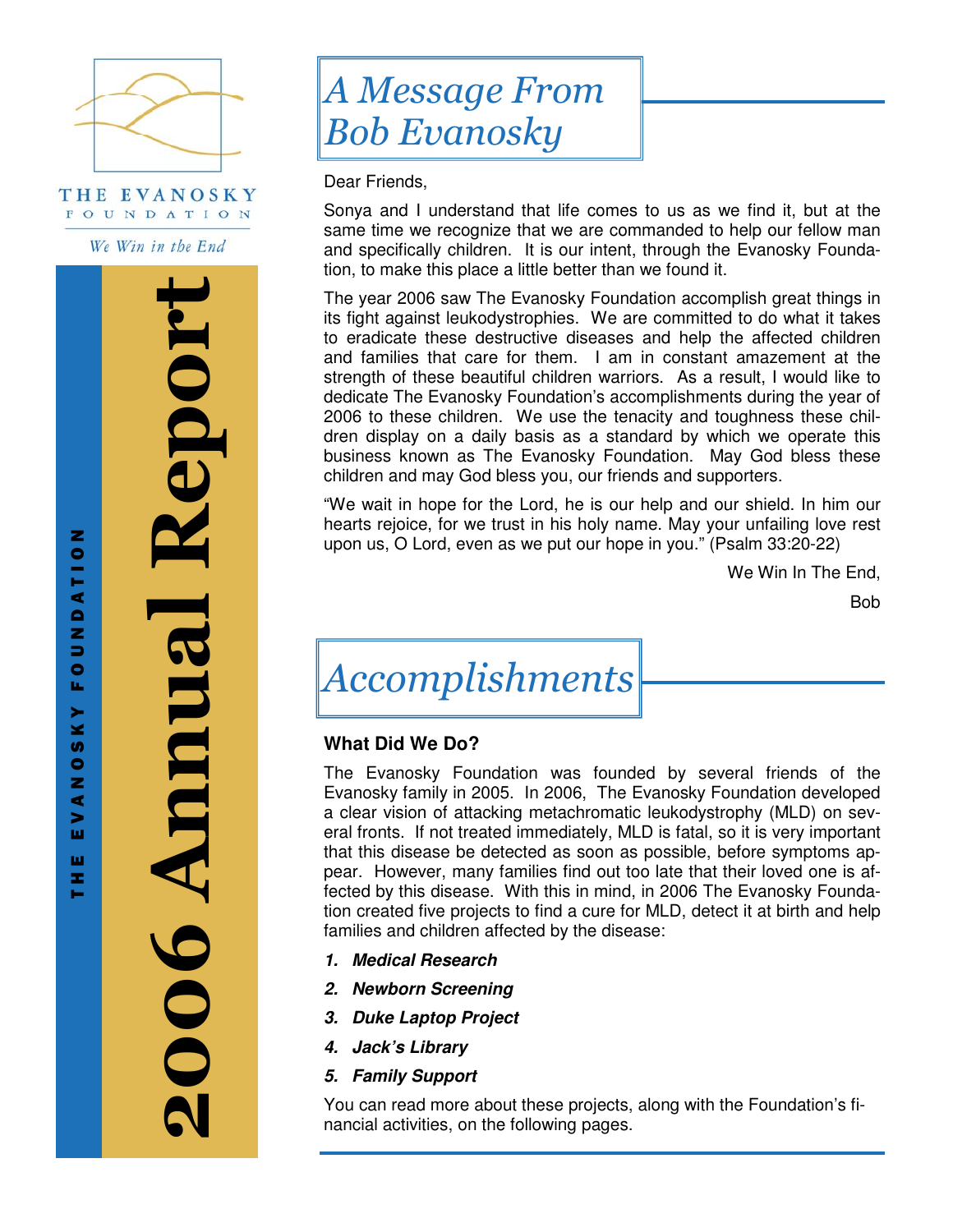# Accomplishments

## **Medical Research**

The Evanosky Foundation spent \$67,500, or 81% of its cash contributions, on medical research. Two key initiatives were funded as a part of the Foundation's "Race Against Time" efforts.

For the first project, The Evanosky Foundation coordinated with several other foundations and families to provide funding to complete Dr. Joanne Kurtzberg's oligodendrocyte research at Duke University. Dr. Kurtzberg's project involved harvesting, isolating and growing a particular type of cell known as an oligodendrocyte from umbilical cord blood. The unique thing about this type of cell is that it has the potential to stop MLD once it is infused into the body. There is also



the possibility that it can repair prior damage! Human safety trials that utilize these cells are expected to begin in

Bob Evanosky with Dr. Joanne Kurtzberg of Duke **University** 

2007 or 2008. If these trials are completed successfully, it is anticipated that the study will be expanded to include additional children who are not eligible for transplant, such as John and Christopher Evanosky!



Bob Evanosky with Dr. Maria Escolar of UNC Chapel Hill

The second project focused on developing the initial architecture for an International MLD Registry, headed by Dr. Maria Escolar at the University of North Carolina at Chapel Hill. Dr. Escolar has collected the largest amount of data in the world on children who have been affected by MLD. The registry will collect information on the natural course of MLD if it is untreated, and this data will be used to measure the effectiveness of treatments such as bone marrow or stem cell transplants, cell replacement therapy or enzyme replacement therapy. The registry will be international and open to medical professionals to use for research. The more data researchers have, the easier it is for them to identify new and effective treatments for MLD. The Evanosky Foundation hopes to use this data to publish a paper in medical journals on the effectiveness of MLD treatment by July 2009.

# **Newborn Screening**

The Evanosky Foundation launched its Newborn Screening (NBS) effort in 2006, and spent \$1,753 on this initiative. Armed with the knowledge that the only way to truly stop the vicious cycle of MLD was to detect it at birth and treat the disease immediately, Bob Evanosky began reading medical journals, searching the Internet, and talking to doctors about newborn screening for MLD. This led Bob to Dr. Michael Gelb, a researcher at the University of Washington in Seattle. Dr. Gelb's team recently developed a newborn screen test, or assay, that can test for five fatal diseases which are known as lysosomal storage disorders (LSDs). MLD is also an LSD, and Dr. Gelb is working to develop a test for MLD as well.



John Evanosky , November 2001

Knowing that a newborn screening test for MLD would be available soon, Bob teamed up with Dr. Barbara Burton, a renowned genetics doctor at Children's Memorial Hospital in Chicago and professor at Northwestern University Medical School. With her guidance, he attended two federal newborn screening com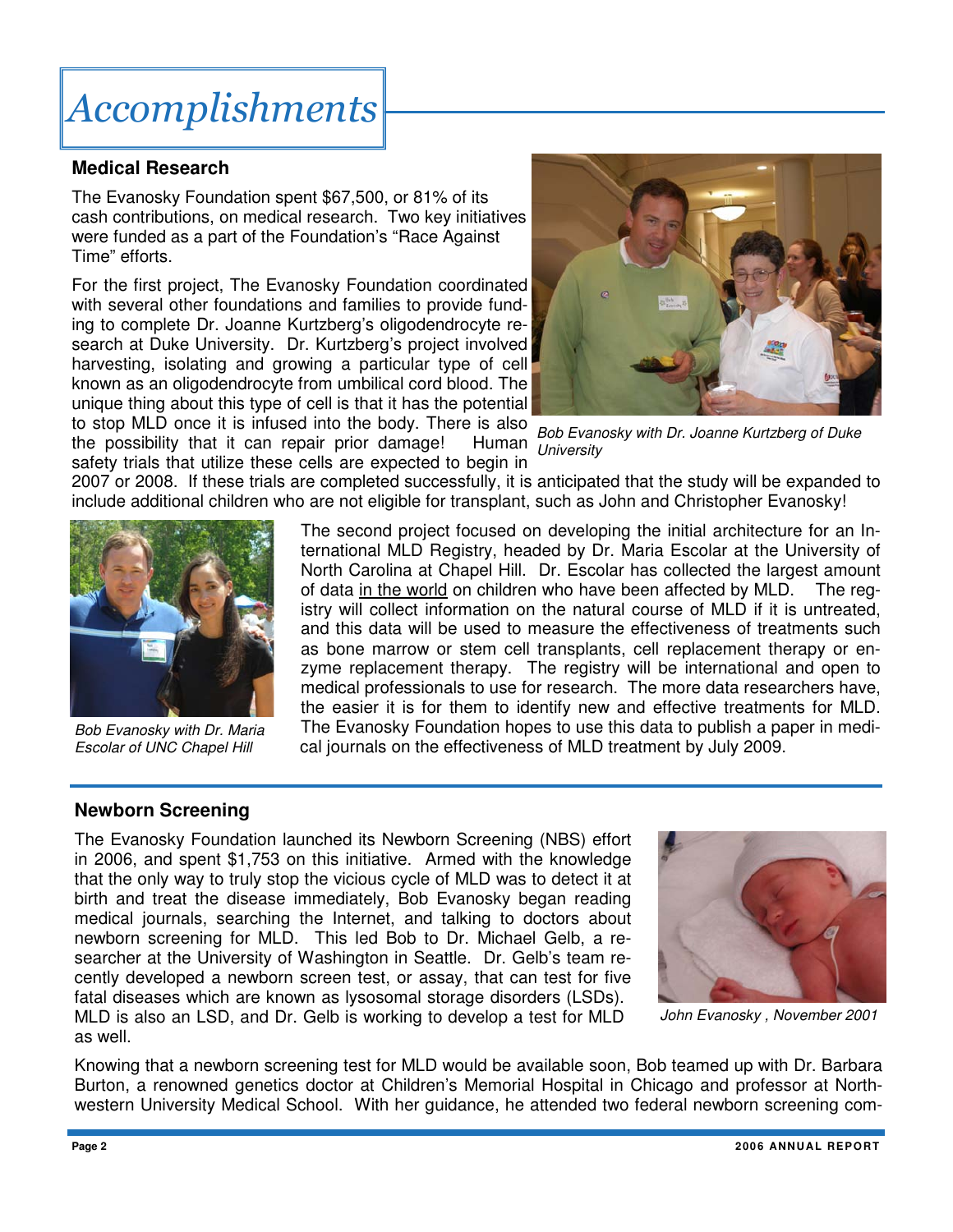mittee meetings and spent countless hours determining how the State of Illinois could implement Dr. Gelb's LSD tests, which will eventually include the test for MLD. Dr. Burton and The Evanosky Foundation partnered with Senator Dale Righter of Illinois, and legislation to screen for LSDs was introduced into the Illinois Senate as SB1566 in February 2007.

### **Duke Laptop Project**

In January 2006, The Evanosky Foundation forged a partnership with Hewlett-Packard (HP) Corporation and purchased 16 laptop computers at a reduced cost that were provided to each of the 16 in-patient rooms on the transplant unit, known as "5200", of Duke Children's Hospital. The Evanosky Foundation also donated three gently used laptops and HP donated a color laser printer. Additionally, The Foundation negotiated an agreement with the Hospital to provide information technology support for these laptops—a service valued at more than \$10,000 per year!

This initiative was critical, since children are not allowed to leave the 5200 unit and parents must be very close for at least 20 and possibly 50 or more days. A computer can provide a vital link to the outside world for these families and children, and let them communicate and receive messages



From left: Jane Schroeder (Duke PBMT), Jana Campbell (HP), Bob Evanosky (The Evanosky Foundation), Mark Coen (Carotek), Dr. Suhag Parikh (Duke Children's Hospital), Barb Hoskins (The Evanosky Foundation)

of support from family and friends. The Family Support team has reported that the laptops are being heavily used on the unit and during Bob and Sonya's visit to 5200 in May 2006, the nurses stated that the laptops "are constantly in use, especially by the teenagers." One father told Bob, "My son uses the laptop during the day and then when he gets tired, I use it to update our CaringBridge site and do our finances." This is exactly what The Evanosky Foundation set out to achieve, and we are excited that the laptops are a positive addition to these families' lives.

### **Jack's Library**

Jack's Library provides books, movies, and magazines to patients in children's hospitals. In April 2006, The Evanosky Foundation donated over \$1,500 in Usborne Books to the Duke University Children's Hospital. Because of infection control requirements, books cannot be shared between patients, so the



Durham Public Schools Duke Children's Hospital Teachers, September 2006

books were given to individual patients. Amber, a child life specialist, was very pleased to receive the donation. "We often do not get book donations, or when we do, we cannot use them because the books are not new or the source is unknown," Amber said. "These books will be very welcome on the unit."

The Jack's Library program also partners with teachers who are educating children going through the transplant process. This dedicated group of teachers works with children to make sure that they do not fall behind in their academic studies. In 2006, The Evanosky Foundation purchased 15 instructional media DVDs, 4 electronic dictionaries, and 5 licenses to edHelper.com to benefit the Duke University Children's Hospital—a value of over \$1,000.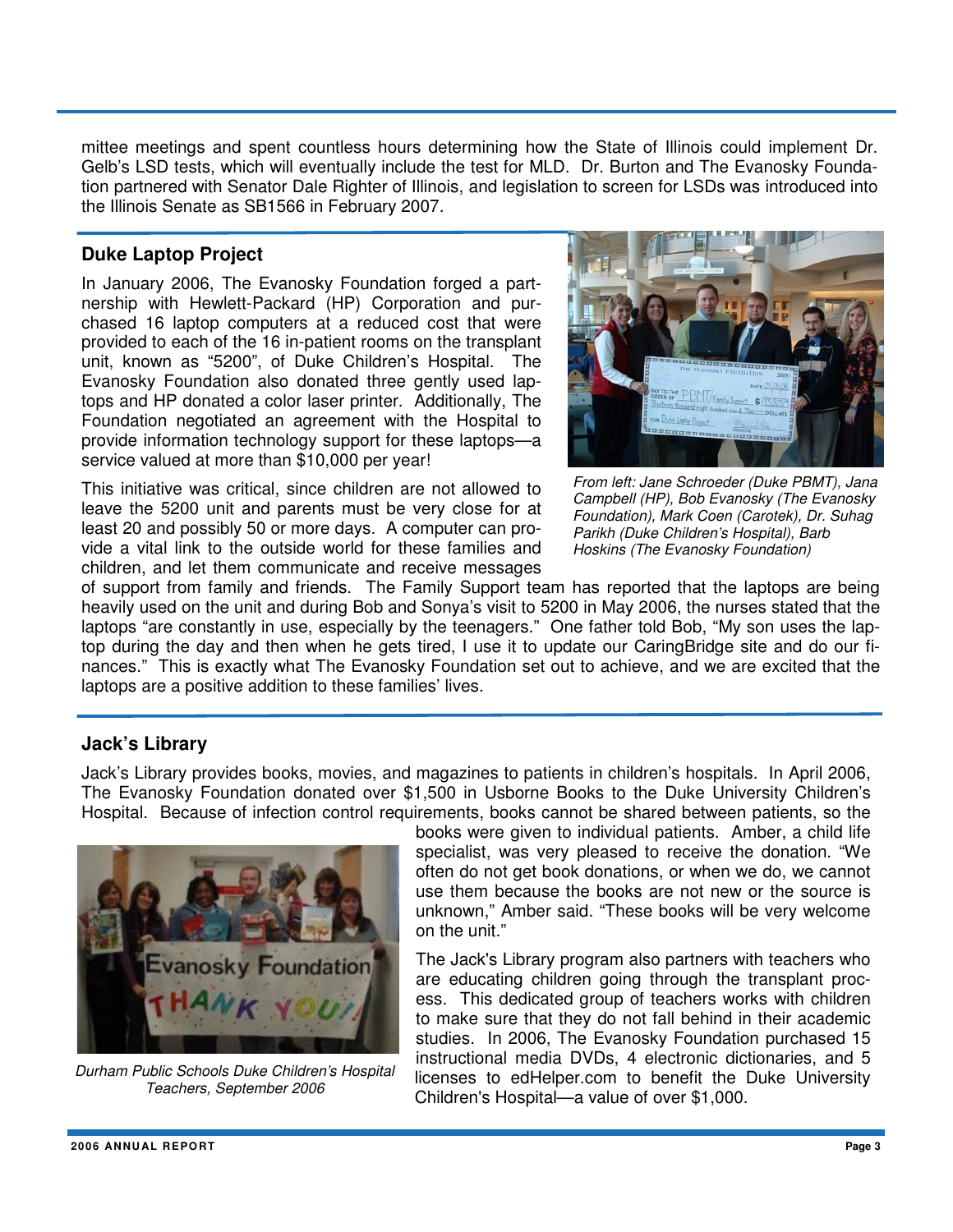# More Accomplishments

# **Family Support**

A portion of The Evanosky Foundation's mission statement is to provide support to families affected by a leukodystrophy or other disabling conditions. This is important because families are often under significant financial and time pressures because of their child's disability. Transplant costs are estimated at \$600,000,



Children and staff at the CoACH House enjoying the Love Sac

# Fundraisers

and parents are often required to move or quit their jobs. Additionally, equipment that can improve the quality of a child's life is often cost prohibitive and in many cases not covered by insurance.

In order to address this need, in 2006, The Evanosky Foundation donated funds to families going through transplant and provided Love Sacs to the CoACH House as well as an individual family. As the CoACH House staff stated, Love Sacs are great for children with a leukodystrophy because it allows the child to be comfortable and cuddle with someone else!

In addition, The Evanosky Foundation donated over \$36,560 in adaptive equipment, which it received from Edward Hospital, to Marianjoy Rehabilitation Hospital and the CoACH Care Center.

# **Silent Auction**

In August 2006, The Evanosky Foundation had its first dinner and Silent Auction. The event was attended by over 100 people and raised over \$31,900 in net revenue! The event was very successful and made a significant contribution to the Race Against Time medical research initiatives!



Whiplash playing at the Silent Auction

# **LaSalle Bank Chicago Marathon**

The Evanosky Foundation was an associated charity of the 2006 LaSalle Bank Chicago Marathon. Fifteen people ran for Team Evanosky and raised over \$20,200. It was the first marathon for Bob Evanosky and his sister, Kim Vice, and they both successfully finished despite bone-chilling temperatures. In 2007, The Evanosky Foundation is once again an associated charity of the LaSalle Bank Chicago Marathon, and plans to have another strong team of runners.



Kim Vice and Bob Evanosky after completing the 2006 LaSalle Bank Chicago Marathon

**Page 4 2006 ANNU AL REPORT**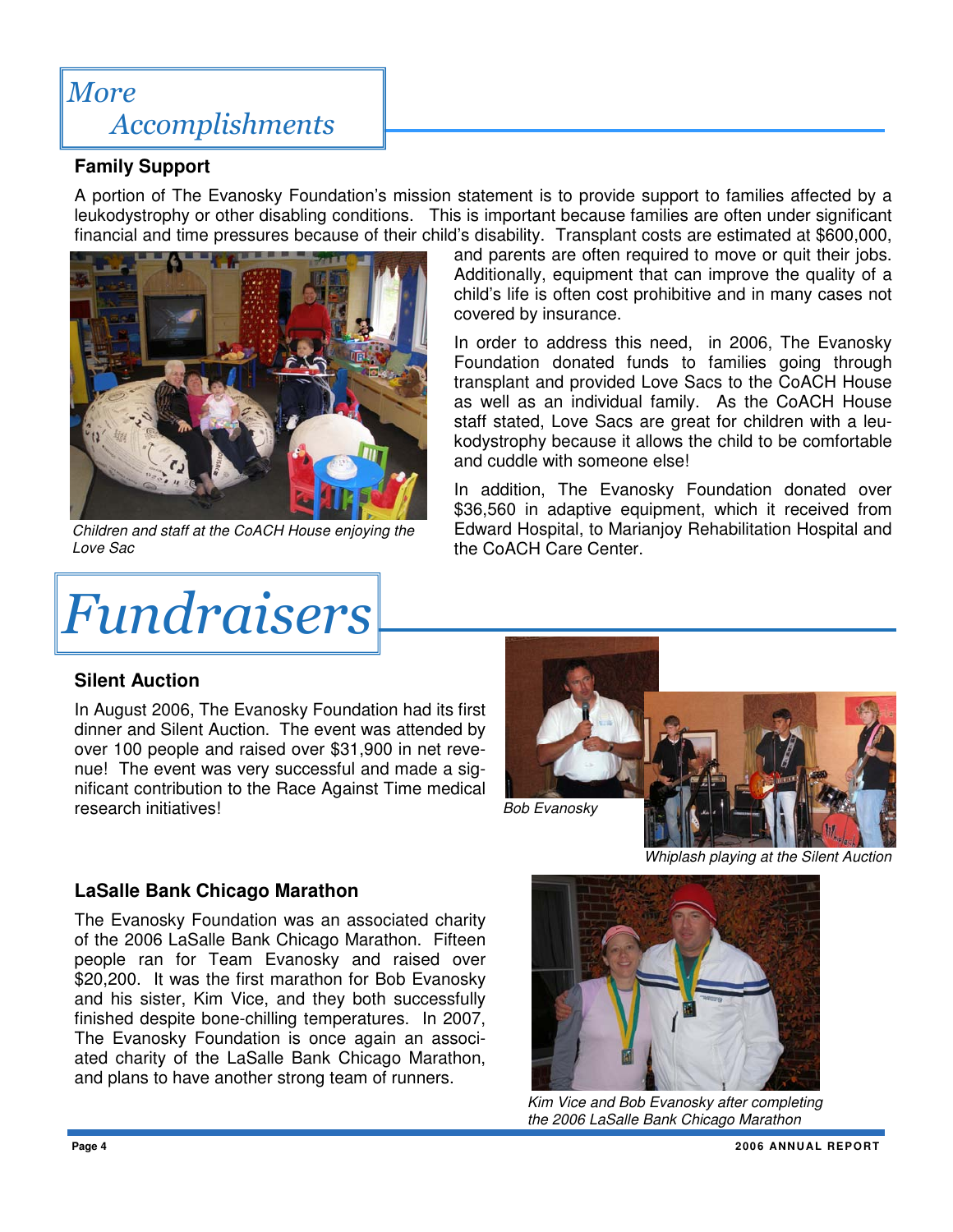

**Income**

#### **The Evanosky Foundation 2006 Income Statement**

amounts in dollars

|  |  | <u>anoanto in aoilaio</u> |  |
|--|--|---------------------------|--|
|  |  |                           |  |
|  |  |                           |  |

| <b>Contributed support</b>              |         |
|-----------------------------------------|---------|
| Individual/business contribution        | 58,754  |
| Donated professional services - GAAP    | 672     |
| Gifts in kind - goods                   | 42,370  |
| <b>Total Contributed support</b>        | 101,797 |
| <b>Interest &amp; Merchandise Sales</b> | $-311$  |
| <b>Special events</b>                   | 31,734  |
| <b>Total Income</b>                     | 133,219 |
| <b>Expense</b>                          |         |
| <b>Grants &amp; Donations</b>           |         |
| Grants to other organizations           | 115,068 |
| Awards & grants - individuals           | 852     |
| <b>Total Grant expense</b>              | 115,920 |
| Other expenses                          |         |
| <b>Credit Card fees</b>                 | 650     |
| <b>Supplies</b>                         | 439     |
| Postage, shipping, printing             | 650     |
| <b>Outside computer services</b>        | 409     |
| <b>Travel and meetings</b>              | 2,381   |
| <b>Total Other expenses</b>             | 4,529   |
| <b>Total Expense</b>                    | 120,448 |
| Net Income                              | 12,771  |
|                                         |         |





The Evanosky Foundation is recognized as a 501(c)(3) organization by the Internal Revenue Service and all donations are tax-deductible. In 2006, the Foundation received \$90,656 in individual cash contributions and special events. In addition, it received over \$43,000 in donated goods and services.

All of these contributions were used to fund the core five projects, which included Race Against Time Medical Research, Newborn Screening, the Duke Laptop Project, Jack's Library and Family Support. In addition, over \$36,560 in adaptive equipment, which The Evanosky Foundation received from Edward Hospital, was donated to Marianjoy Rehabilitation Hospital and the CoACH Care Center.

Overall, only 2% of the costs, or \$1,787, was used for general expenses such as postage and supplies, and this amount was covered by donations from Bob and Sonya Evanosky.

The Foundation believes that overhead costs should be minimized and as a result, does not have any paid staff. In addition, The Evanosky Foundation has found that it is effective to bring together non-profit organizations and companies to work together on a common goal, such as forming a coalition to fund Dr. Kurtzberg's oligodendrocyte research. This allows projects to get done quickly and at a lower cost to the Foundation.

Each year, the IRS requires the Foundation to file a tax return, known as Form 990. You may view the Foundation's 990 returns, along with returns from other nonprofit organizations, at http://www.guidestar.org.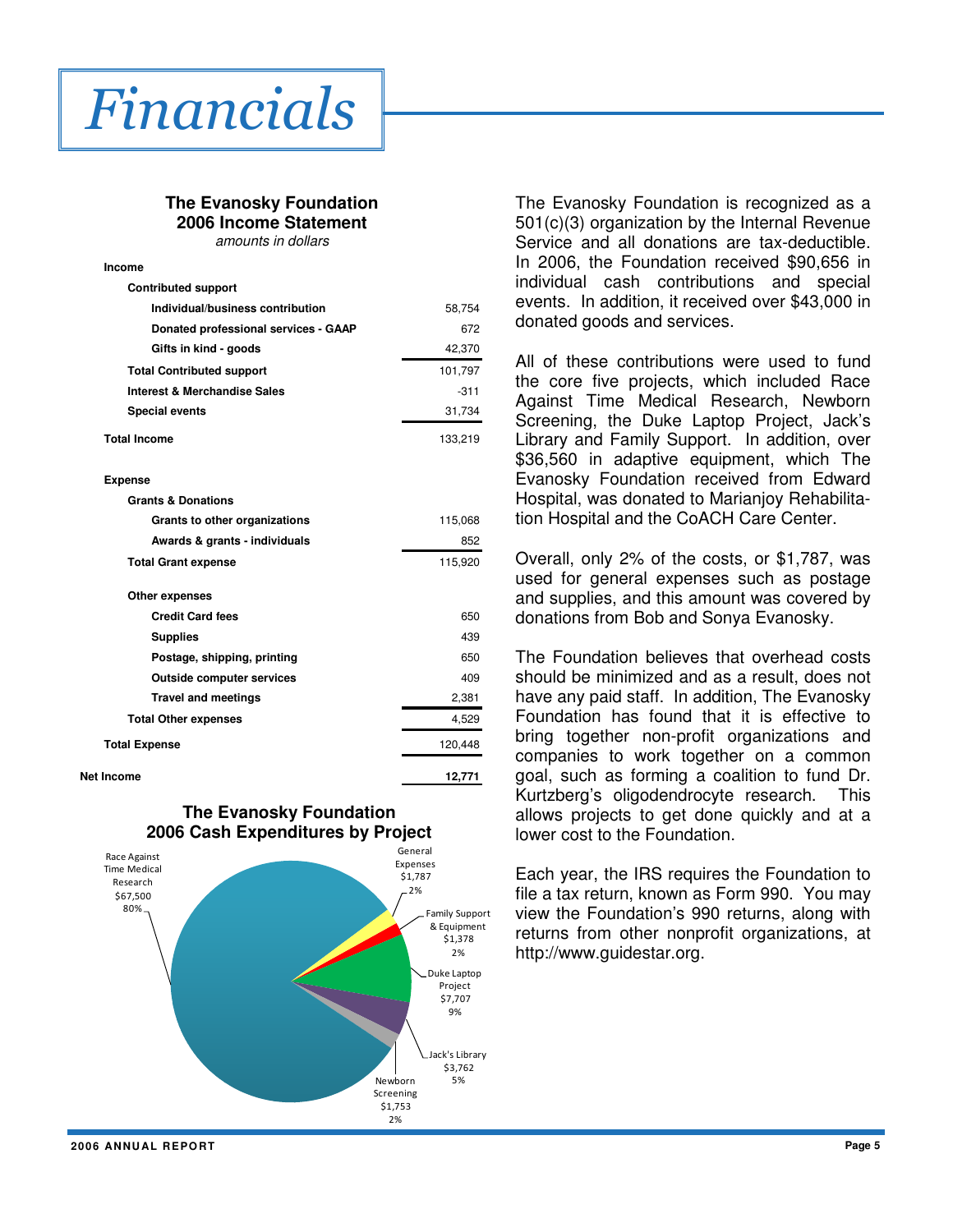

#### **\$5,000+**

Anonymous Bob & Sonya Evanosky HSBC Matching Gifts

#### **\$2,500—\$4,999**

Ramesh Kumar & Poornima Nayakanti Tim Molek Memorial Fund Mike & Denise Woodward

#### **\$1,000—\$2,499**

Christine & Joe Censullo Stephen & Bridget Folan Rich & Lisa Giemzik Melinda & Lawrence Lerner Stacey & Chris Metzger Steve & Pam Reed Ernesto & Denise Scollo Kim & Larry Vice Tom & Mary Whitney Ryan & Julie Willhauck Vlado Zeravica

#### **\$500—\$999**

Michael Birck Shawn Bolger Mike & Tammy DuVall Bob & Nancy Evanosky Amy & David Graffia Heather Horton LexisNexis Cares Jack & Marilyn Marino Holly & Dave Rodgers Paul & Johanna Sedillo Julie Woods

#### **\$250—\$499**

Phillip & Wendy Armstrong Lawrence & Peggy Ciesla Mark Coen Thomas & Carol Davey Lori & John Ebert

The Evanosky Foundation's success is made possible by the generous contributions of its donors. Thank you!

> Menno & Keri Ellis Ed & Joan Hurst Karen Hurst Larry & Linda Johansen Yohan & JoAnn Karunarathne John Kelly Carolyn & Joseph LaMartina Emily & Josh McBroom James Moody Rodrigo & Janaina Ribeiro Teresa Riva Dan & Ruth Rivers Michael & Dana Smith Pat Smith-Pierce Larry & Colleen Sorenson Lance & Julie Staker Chris & Pat Stallter Carrie & Jim Stolfi Sue Vidmar Maureen Windmoeller Will & Beth Wong Lisa Zwemke

#### **\$100—\$249**

Mary Ellen Addison Nishad & Dinar Alani Miroslawa Babicz George & Alissa Baker Penelope Beckhardt Rick & Mary Borman Susan & Paul Budvitis Barbara Burton, MD Julie Ciesla Lulena Collin Pam & Dan Curtin Chris Devona Charlotte & Dave Dockstader Jerry & Christine DuVall Steven DuVall Doug & Wendy Engelman Karen & Steve Fedyszyn Sven & Anne Flodstrom Rutilo & Raka Flores

Jennifer Flynn Global Impact Rebecca Graf Julie Griffin Mike Halstead Philip & Suelyn Hanegraaf Guillermo & Nina Hernandez Tom & Dawn Holobowski Beth Hoover William & Deborah Hopkinson Kandi & Ryan Horton Barb & Tim Hoskins iGive Online Shopping JOH Options Stacey & Ellie Johnson Matthew Kantecki Ann & Gary Karch Dr. Mary Keen Lora Kirk Ruth Kubancek Deanna LaMartina Anna Lavis Corbin & Debbie Lirot Dan & Jan Marino Dayton & Helen Marshall Sheryl Matranga Skip & Ruth Maynard Jack McCulloch **McDonalds** Sean & Amy McKenzie Kathleen Mikos Joy Murawski Carol Murphey Jim Nachtwey Gary & Carole Niederpruem Mollie & Gary Niederpruem Cheryl Overs Eileen Pappas Brian Parchem Steve & Melissa Peterson Brian & Jaime Phillips Christopher Prete Chris & Renee Price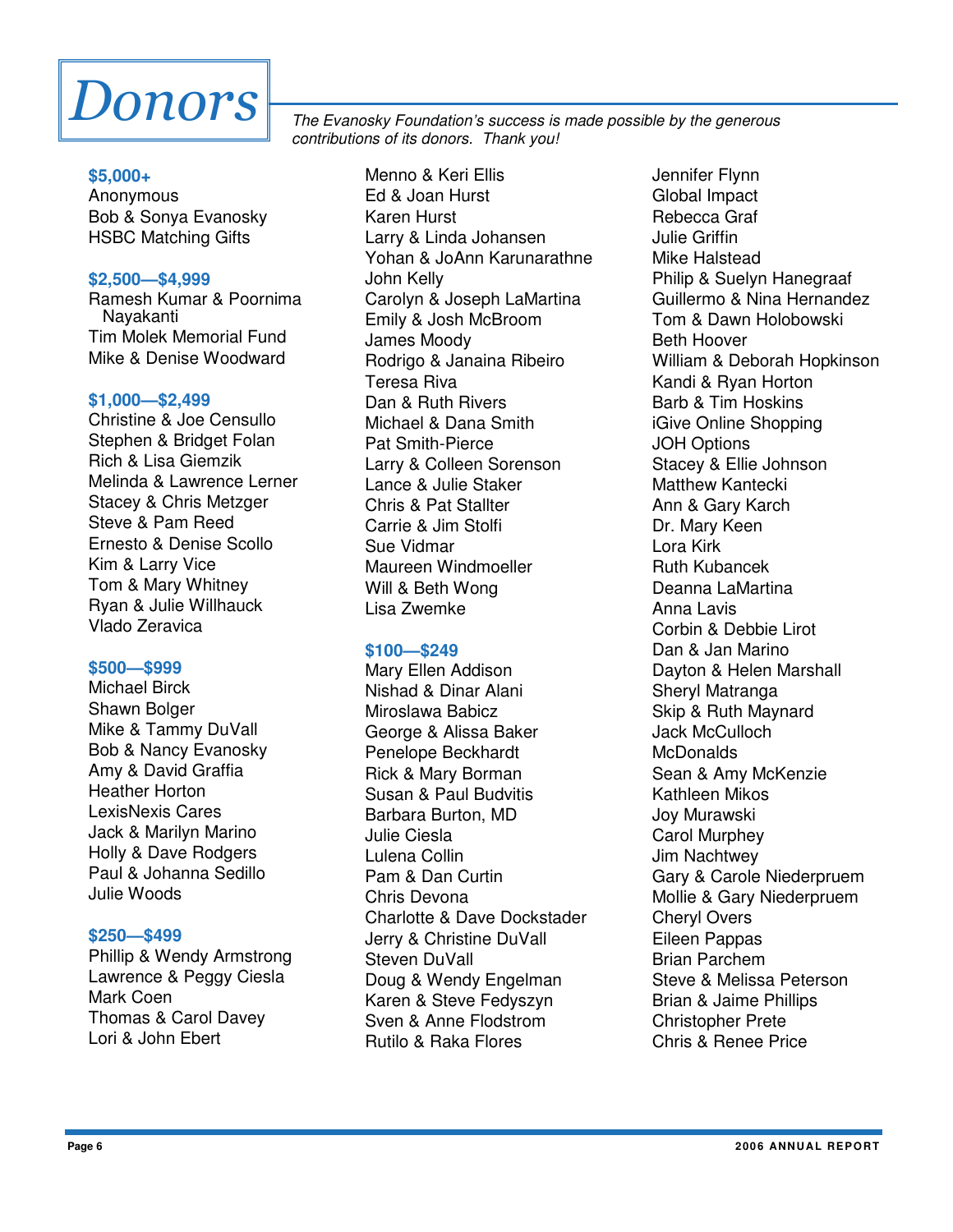John Puscheck James Rabe & Lilah Houeye Sharon Randall Susan Riley Todd & Deneen Robert Moira & Michael Roe Pamela Saxelby Rick & Betty Schmutzler Nancy & Tom Schuelke Richard & Kathleen Schueller Lisa Seay Rahul & Laura Sekhar Martin & Carrie Shiring Patricia Spudich Mike & Thais Stamatopoulos Starbucks Matching Gifts Nancy & Peter Steriti Terry & Marcia Taylor Alejandra Tena Norbert & Sandra Thieme Marilyn Thompson Nancy Vasquez Michele Verhaag Sherry & Walter Vesper Dominic & Linda Vidrine Patrice Wessel Benjamin & Julie Westra Loice & Ann Wilhoite Thomas Wilkie Otha Williams Mary Beth Wilson Jennifer Wines Paula & Thomas Worniak Dorothy Zaba Andrea Zaba-Peabody

#### **\$50—\$99**

Tariq Abdullah Amy Ashton Steven Azevedo Jennifer Baldwin Elizabeth Bateman Pat Carden

Jeanette Cataldo Paula Chlebowski Adelaide Coyle Chuck Damore H.R. Deifel Kim & Deepak D'Souza Housam Faltas Kevin Faulkner Allen & Karen Franck Kathleen Gallagher Kathleen & Edward Gleason Linda Gutfeld David Hanson Paula Helms Edward Hopper Mary & Bobby Johnston Cheryl Krause Phil Kretekos Joe & Bea LoBianco Ann Madea Florence Manning Linda Martorano Louis & Rhonda Marzinelli Geoff McCauley Lisa McDermott Arthur McManus Julie Melvin Darla Osborn Thania Panopoulos Karen Pernia Minauskas Melanie Pernia Nathaniel & Kimberly Pernia Sidney & Carole Peterson Rod & Krista Piechowski Gayle & Michael Reifschneider Michelle Riverdahl Michael Robbins Heather Roche David & Diana Rossi Robert Sayre Todd & Dana Schubert Rick Sciortino Nelson Searles

LuAnn & Daniel Shields Susan Siebert Shawn Siegrist David Slack Ed Sterba Laura Swanson Namon Tarpley Kimberly Thormann Patricia & Richard Tuttle Marie Uhlenbrock Pat Vice W.W. Grainger Matching Gifts Peter Wach Mike Weigel Matt & Chris Winkle Stephanie Wise Meredith & Dave Worniak Beth Young

#### **In-Kind Donors**

**(excludes Silent Auction donations)**  Phillip & Wendy Armstrong Brandon & Megan Bateman David Benjamin Janice Burns Lorrie & Mercedes Domin Rachel & Arthur Dykxhoorn Edward Hospital Bob & Nancy Evanosky Bob & Sonya Evanosky Girl Scout Troop 1409 Kandi & Ryan Horton Lionel & Carol Lenz Corbin & Debbie Lirot Stacey & Chris Metzger Mollie & Gary Niederpruem Richard Payne Prager Moving & Storage Michael & Dana Smith